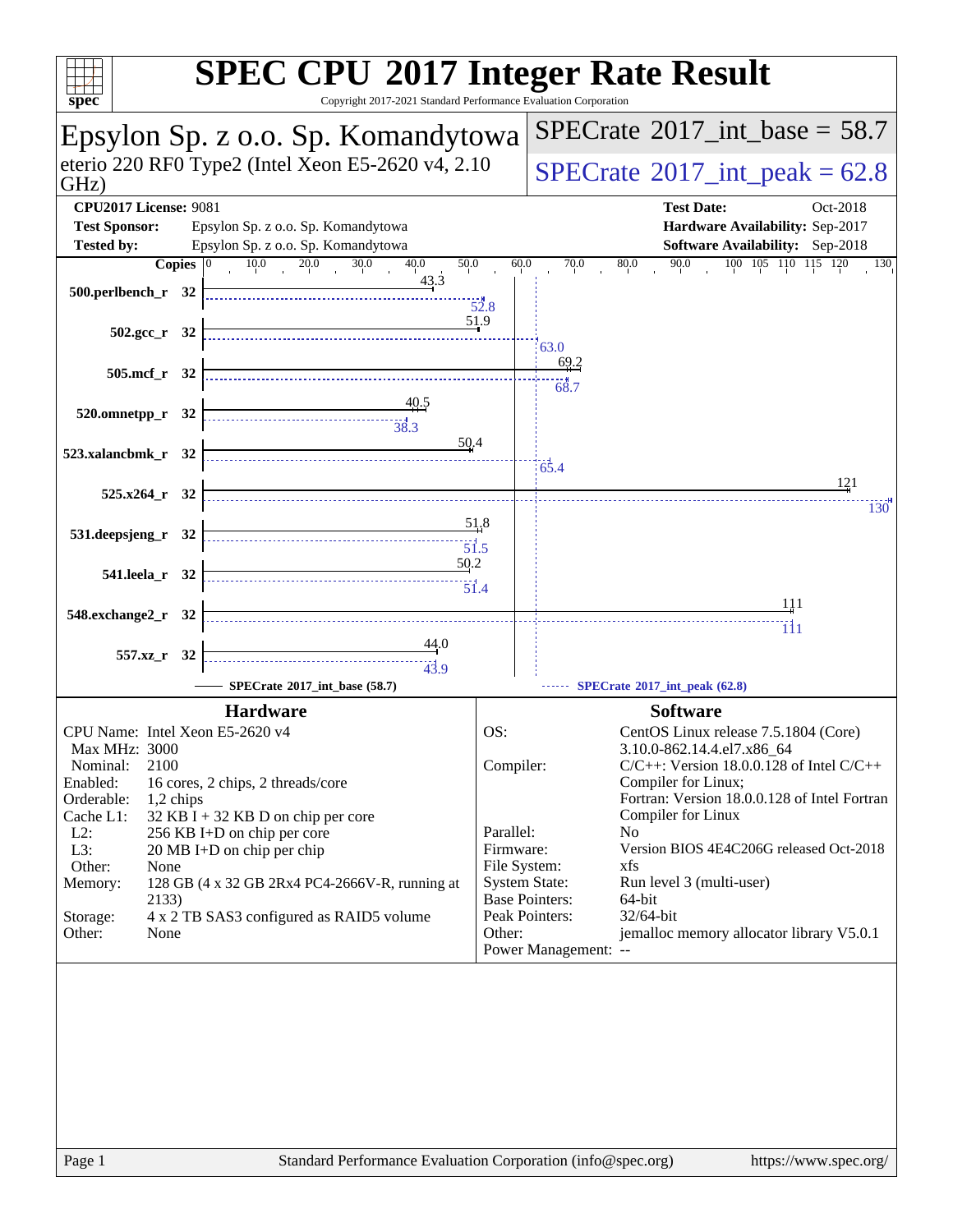

Copyright 2017-2021 Standard Performance Evaluation Corporation

## Epsylon Sp. z o.o. Sp. Komandytowa

eterio 220 RF0 Type2 (Intel Xeon E5-2620 v4, 2.10  $\sqrt{\text{SPECrate}^{\circ}2017}$  $\sqrt{\text{SPECrate}^{\circ}2017}$  $\sqrt{\text{SPECrate}^{\circ}2017}$  int peak = 62.8

[SPECrate](http://www.spec.org/auto/cpu2017/Docs/result-fields.html#SPECrate2017intbase)<sup>®</sup>2017 int\_base = 58.7

GHz)

**[Test Sponsor:](http://www.spec.org/auto/cpu2017/Docs/result-fields.html#TestSponsor)** Epsylon Sp. z o.o. Sp. Komandytowa **[Hardware Availability:](http://www.spec.org/auto/cpu2017/Docs/result-fields.html#HardwareAvailability)** Sep-2017 **[Tested by:](http://www.spec.org/auto/cpu2017/Docs/result-fields.html#Testedby)** Epsylon Sp. z o.o. Sp. Komandytowa **[Software Availability:](http://www.spec.org/auto/cpu2017/Docs/result-fields.html#SoftwareAvailability)** Sep-2018

**[CPU2017 License:](http://www.spec.org/auto/cpu2017/Docs/result-fields.html#CPU2017License)** 9081 **[Test Date:](http://www.spec.org/auto/cpu2017/Docs/result-fields.html#TestDate)** Oct-2018

### **[Results Table](http://www.spec.org/auto/cpu2017/Docs/result-fields.html#ResultsTable)**

|                                           | <b>Base</b>   |                |       |                |            |                | <b>Peak</b> |               |                  |              |                |              |                |              |
|-------------------------------------------|---------------|----------------|-------|----------------|------------|----------------|-------------|---------------|------------------|--------------|----------------|--------------|----------------|--------------|
| <b>Benchmark</b>                          | <b>Copies</b> | <b>Seconds</b> | Ratio | <b>Seconds</b> | Ratio      | <b>Seconds</b> | Ratio       | <b>Copies</b> | <b>Seconds</b>   | <b>Ratio</b> | <b>Seconds</b> | <b>Ratio</b> | <b>Seconds</b> | <b>Ratio</b> |
| 500.perlbench r                           | 32            | 1177           | 43.3  | 1175           | 43.4       | 1180           | 43.2        | 32            | 963              | 52.9         | 971            | 52.5         | 965            | 52.8         |
| 502.gcc_r                                 | 32            | 870            | 52.1  | 874            | 51.9       | 875            | 51.8        | 32            | $\overline{219}$ | 63.0         | 720            | 63.0         | 719            | 63.1         |
| $505$ .mcf r                              | 32            | 727            | 71.1  | 747            | 69.2       | 754            | 68.5        | 32            | 755              | 68.5         | 752            | 68.7         | 753            | 68.7         |
| 520.omnetpp_r                             | 32            | 999            | 42.0  | 1037           | 40.5       | 1064           | 39.5        | 32            | 1096             | 38.3         | 1094           | 38.4         | 1098           | 38.2         |
| 523.xalancbmk r                           | 32            | 666            | 50.8  | 673            | 50.2       | 671            | 50.4        | 32            | 518              | 65.3         | 517            | 65.4         | 517            | 65.4         |
| 525.x264 r                                | 32            | 460            | 122   | 462            | 121        | 461            | 121         | 32            | 434              | 129          | 432            | <b>130</b>   | 432            | 130          |
| 531.deepsjeng_r                           | 32            | 699            | 52.5  | 709            | 51.8       | 709            | 51.7        | 32            | 713              | 51.5         | 712            | 51.5         | 714            | 51.4         |
| 541.leela r                               | 32            | 1057           | 50.2  | 1055           | 50.2       | 1057           | 50.1        | 32            | 1030             | 51.5         | 1030           | 51.4         | 1032           | 51.4         |
| 548.exchange2_r                           | 32            | 754            | 111   | 754            | <b>111</b> | 757            | 111         | 32            | 755              | 111          | 755            | 111          | 755            | 111          |
| 557.xz r                                  | 32            | 782            | 44.2  | 786            | 44.0       | 786            | 43.9        | 32            | 787              | 43.9         | 787            | 43.9         | 787            | 43.9         |
| $SPECrate^{\circ}2017$ int base =<br>58.7 |               |                |       |                |            |                |             |               |                  |              |                |              |                |              |

**[SPECrate](http://www.spec.org/auto/cpu2017/Docs/result-fields.html#SPECrate2017intpeak)[2017\\_int\\_peak =](http://www.spec.org/auto/cpu2017/Docs/result-fields.html#SPECrate2017intpeak) 62.8**

Results appear in the [order in which they were run.](http://www.spec.org/auto/cpu2017/Docs/result-fields.html#RunOrder) Bold underlined text [indicates a median measurement.](http://www.spec.org/auto/cpu2017/Docs/result-fields.html#Median)

#### **[Submit Notes](http://www.spec.org/auto/cpu2017/Docs/result-fields.html#SubmitNotes)**

 The numactl mechanism was used to bind copies to processors. The config file option 'submit' was used to generate numactl commands to bind each copy to a specific processor. For details, please see the config file.

### **[Operating System Notes](http://www.spec.org/auto/cpu2017/Docs/result-fields.html#OperatingSystemNotes)**

Stack size set to unlimited using "ulimit -s unlimited"

#### **[General Notes](http://www.spec.org/auto/cpu2017/Docs/result-fields.html#GeneralNotes)**

Environment variables set by runcpu before the start of the run: LD\_LIBRARY\_PATH = "/cpu2017.1.0/lib/ia32:/cpu2017.1.0/lib/intel64:/cpu2017.1.0/je5.0.1-32:/cpu2017.1.0/je5.0.1-64"

 Binaries compiled on a system with 1x Intel Core i7-4790 CPU + 32 GB RAM memory using Redhat Enterprise Linux 7.4

 Yes: The test sponsor attests, as of date of publication, that CVE-2017-5754 (Meltdown) is mitigated in the system as tested and documented. Yes: The test sponsor attests, as of date of publication, that CVE-2017-5753 (Spectre variant 1) is mitigated in the system as tested and documented. Yes: The test sponsor attests, as of date of publication, that CVE-2017-5715 (Spectre variant 2) is mitigated in the system as tested and documented.

 Transparent Huge Pages enabled by default Prior to runcpu invocation Filesystem page cache synced and cleared with: sync; echo 3> /proc/sys/vm/drop\_caches

**(Continued on next page)**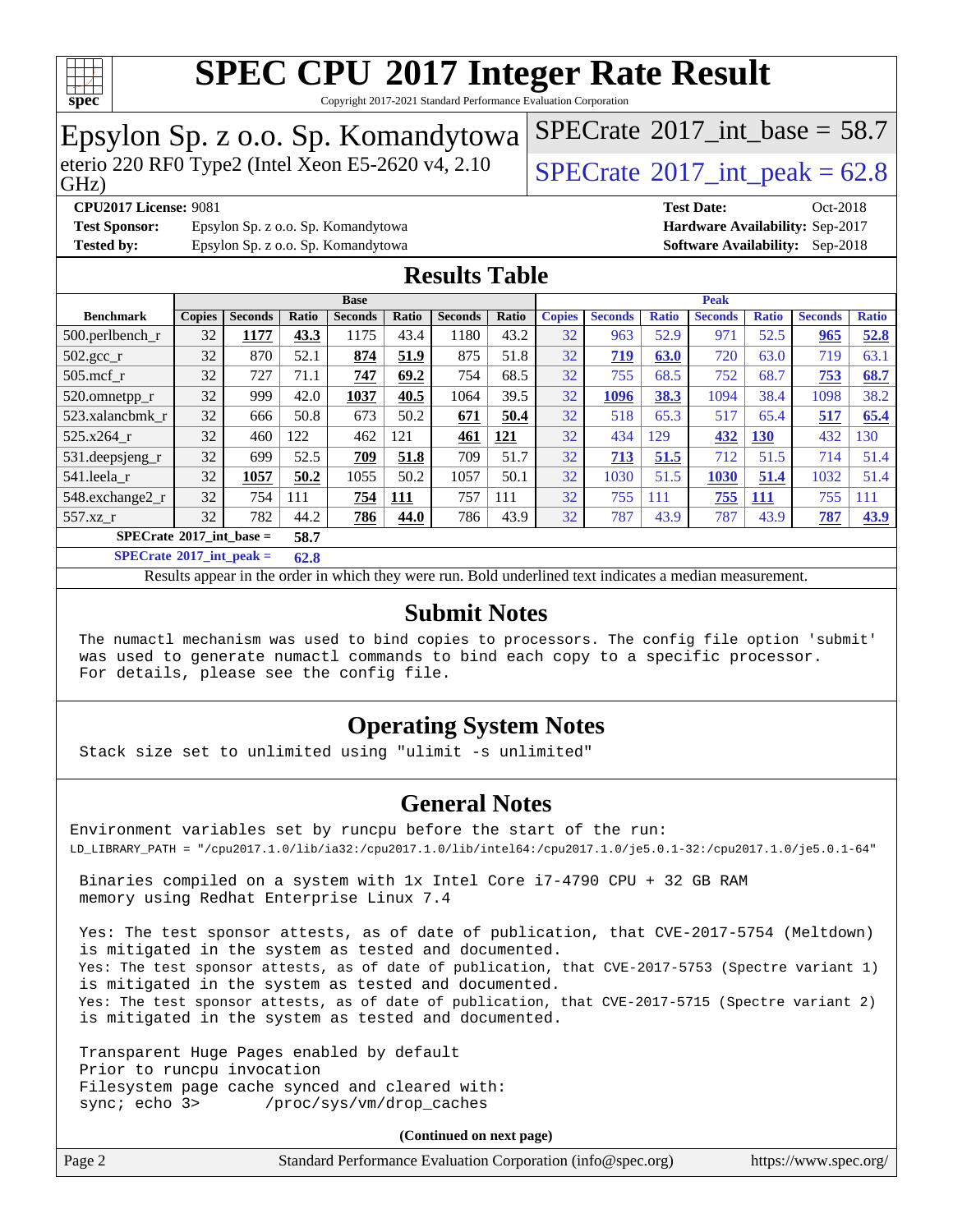

Copyright 2017-2021 Standard Performance Evaluation Corporation

#### Page 3 Standard Performance Evaluation Corporation [\(info@spec.org\)](mailto:info@spec.org) <https://www.spec.org/> Epsylon Sp. z o.o. Sp. Komandytowa GHz) eterio 220 RF0 Type2 (Intel Xeon E5-2620 v4, 2.10  $\big|$  [SPECrate](http://www.spec.org/auto/cpu2017/Docs/result-fields.html#SPECrate2017intpeak) <sup>®</sup>2017 int peak = 62.8 [SPECrate](http://www.spec.org/auto/cpu2017/Docs/result-fields.html#SPECrate2017intbase)<sup>®</sup>2017 int\_base = 58.7 **[CPU2017 License:](http://www.spec.org/auto/cpu2017/Docs/result-fields.html#CPU2017License)** 9081 **[Test Date:](http://www.spec.org/auto/cpu2017/Docs/result-fields.html#TestDate)** Oct-2018 **[Test Sponsor:](http://www.spec.org/auto/cpu2017/Docs/result-fields.html#TestSponsor)** Epsylon Sp. z o.o. Sp. Komandytowa **[Hardware Availability:](http://www.spec.org/auto/cpu2017/Docs/result-fields.html#HardwareAvailability)** Sep-2017 **[Tested by:](http://www.spec.org/auto/cpu2017/Docs/result-fields.html#Testedby)** Epsylon Sp. z o.o. Sp. Komandytowa **[Software Availability:](http://www.spec.org/auto/cpu2017/Docs/result-fields.html#SoftwareAvailability)** Sep-2018 **[General Notes \(Continued\)](http://www.spec.org/auto/cpu2017/Docs/result-fields.html#GeneralNotes)** runcpu command invoked through numactl i.e.: numactl --interleave=all runcpu <etc> jemalloc: configured and built at default for 32bit (i686) and 64bit (x86\_64) targets; built with the RedHat Enterprise 7.4, and the system compiler gcc 4.8.5; sources available via jemalloc.net or <https://github.com/jemalloc/jemalloc/releases> **[Platform Notes](http://www.spec.org/auto/cpu2017/Docs/result-fields.html#PlatformNotes)** BIOS Default + NUMA = Enabled Sysinfo program /cpu2017.1.0/bin/sysinfo Rev: r5797 of 2017-06-14 96c45e4568ad54c135fd618bcc091c0f running on SUT Mon Oct 29 10:13:35 2018 SUT (System Under Test) info as seen by some common utilities. For more information on this section, see <https://www.spec.org/cpu2017/Docs/config.html#sysinfo> From /proc/cpuinfo model name : Intel(R) Xeon(R) CPU E5-2620 v4 @ 2.10GHz 2 "physical id"s (chips) 32 "processors" cores, siblings (Caution: counting these is hw and system dependent. The following excerpts from /proc/cpuinfo might not be reliable. Use with caution.) cpu cores : 8 siblings : 16 physical 0: cores 0 1 2 3 4 5 6 7 physical 1: cores 0 1 2 3 4 5 6 7 From lscpu: Architecture: x86\_64 CPU op-mode(s): 32-bit, 64-bit Byte Order: Little Endian  $CPU(s):$  32 On-line CPU(s) list: 0-31 Thread(s) per core: 2 Core(s) per socket: 8 Socket(s): 2 NUMA node(s): 2 Vendor ID: GenuineIntel CPU family: 6 Model: 79 **(Continued on next page)**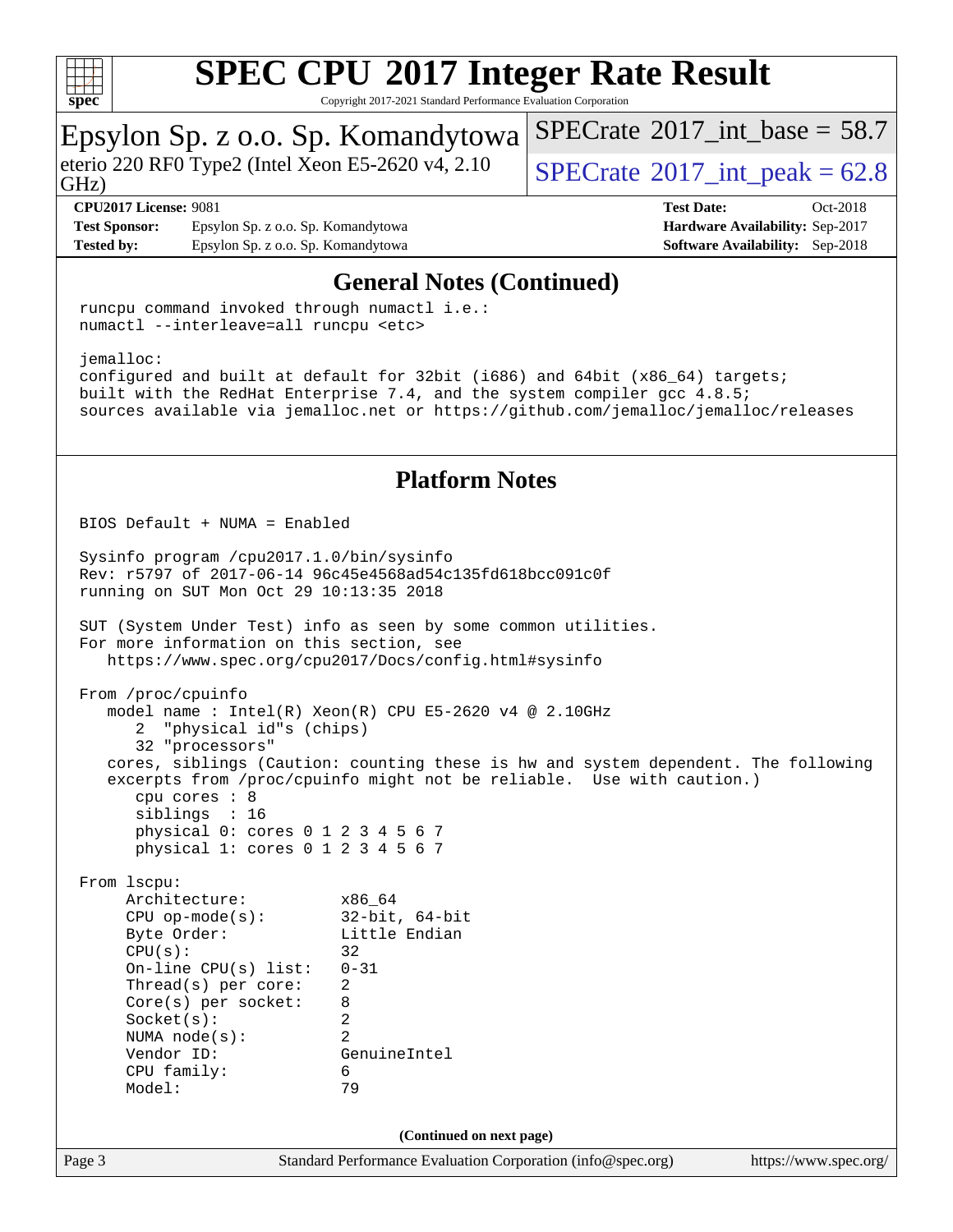

Copyright 2017-2021 Standard Performance Evaluation Corporation

|                                                                                                        | Epsylon Sp. z o.o. Sp. Komandytowa                                                         | $SPECrate^{\circ}2017\_int\_base = 58.7$                                             |  |  |  |  |  |  |  |
|--------------------------------------------------------------------------------------------------------|--------------------------------------------------------------------------------------------|--------------------------------------------------------------------------------------|--|--|--|--|--|--|--|
| GHz)                                                                                                   | eterio 220 RF0 Type2 (Intel Xeon E5-2620 v4, 2.10)                                         | $SPECrate^{\circ}2017\_int\_peak = 62.8$                                             |  |  |  |  |  |  |  |
| <b>CPU2017 License: 9081</b>                                                                           |                                                                                            | <b>Test Date:</b><br>Oct-2018                                                        |  |  |  |  |  |  |  |
| <b>Test Sponsor:</b>                                                                                   | Epsylon Sp. z o.o. Sp. Komandytowa                                                         | Hardware Availability: Sep-2017                                                      |  |  |  |  |  |  |  |
| <b>Tested by:</b>                                                                                      | Epsylon Sp. z o.o. Sp. Komandytowa                                                         | Software Availability: Sep-2018                                                      |  |  |  |  |  |  |  |
|                                                                                                        |                                                                                            |                                                                                      |  |  |  |  |  |  |  |
|                                                                                                        | <b>Platform Notes (Continued)</b>                                                          |                                                                                      |  |  |  |  |  |  |  |
| Model name:                                                                                            |                                                                                            | $Intel(R) Xeon(R) CPU E5-2620 v4 @ 2.10GHz$                                          |  |  |  |  |  |  |  |
| Stepping:                                                                                              | 1                                                                                          |                                                                                      |  |  |  |  |  |  |  |
| CPU MHz:                                                                                               | 2100.000                                                                                   |                                                                                      |  |  |  |  |  |  |  |
| CPU max MHz:                                                                                           | 2100.0000                                                                                  |                                                                                      |  |  |  |  |  |  |  |
| CPU min MHz:                                                                                           | 1200.0000                                                                                  |                                                                                      |  |  |  |  |  |  |  |
| BogoMIPS:                                                                                              | 4190.18                                                                                    |                                                                                      |  |  |  |  |  |  |  |
| Virtualization:                                                                                        | $VT - x$                                                                                   |                                                                                      |  |  |  |  |  |  |  |
| L1d cache:                                                                                             | 32K                                                                                        |                                                                                      |  |  |  |  |  |  |  |
| Lli cache:                                                                                             | 32K                                                                                        |                                                                                      |  |  |  |  |  |  |  |
| L2 cache:                                                                                              | 256K                                                                                       |                                                                                      |  |  |  |  |  |  |  |
| L3 cache:                                                                                              | 20480K                                                                                     |                                                                                      |  |  |  |  |  |  |  |
| NUMA node0 CPU(s):                                                                                     | $0 - 7, 16 - 23$                                                                           |                                                                                      |  |  |  |  |  |  |  |
| NUMA nodel CPU(s):                                                                                     | $8 - 15, 24 - 31$                                                                          |                                                                                      |  |  |  |  |  |  |  |
| Flags:                                                                                                 |                                                                                            | fpu vme de pse tsc msr pae mce cx8 apic sep mtrr pge mca cmov                        |  |  |  |  |  |  |  |
|                                                                                                        |                                                                                            | pat pse36 clflush dts acpi mmx fxsr sse sse2 ss ht tm pbe syscall nx pdpe1gb rdtscp  |  |  |  |  |  |  |  |
|                                                                                                        |                                                                                            | lm constant_tsc arch_perfmon pebs bts rep_good nopl xtopology nonstop_tsc aperfmperf |  |  |  |  |  |  |  |
|                                                                                                        |                                                                                            | eagerfpu pni pclmulqdq dtes64 ds_cpl vmx smx est tm2 ssse3 sdbg fma cx16 xtpr pdcm   |  |  |  |  |  |  |  |
|                                                                                                        |                                                                                            | pcid dca sse4_1 sse4_2 x2apic movbe popcnt tsc_deadline_timer aes xsave avx f16c     |  |  |  |  |  |  |  |
|                                                                                                        |                                                                                            | rdrand lahf_lm abm 3dnowprefetch epb cat_13 cdp_13 intel_ppin intel_pt ssbd ibrs     |  |  |  |  |  |  |  |
|                                                                                                        |                                                                                            | ibpb stibp tpr_shadow vnmi flexpriority ept vpid fsgsbase tsc_adjust bmil hle avx2   |  |  |  |  |  |  |  |
|                                                                                                        |                                                                                            | smep bmi2 erms invpcid rtm cqm rdt_a rdseed adx smap xsaveopt cqm_llc cqm_occup_llc  |  |  |  |  |  |  |  |
|                                                                                                        | cqm_mbm_total cqm_mbm_local dtherm arat pln pts spec_ctrl intel_stibp flush_l1d            |                                                                                      |  |  |  |  |  |  |  |
| /proc/cpuinfo cache data                                                                               |                                                                                            |                                                                                      |  |  |  |  |  |  |  |
| cache size $: 20480$ KB                                                                                |                                                                                            |                                                                                      |  |  |  |  |  |  |  |
|                                                                                                        |                                                                                            |                                                                                      |  |  |  |  |  |  |  |
|                                                                                                        |                                                                                            |                                                                                      |  |  |  |  |  |  |  |
| From numactl --hardware WARNING: a numactl 'node' might or might not correspond to a<br>physical chip. |                                                                                            |                                                                                      |  |  |  |  |  |  |  |
| $available: 2 nodes (0-1)$                                                                             |                                                                                            |                                                                                      |  |  |  |  |  |  |  |
| node 0 cpus: 0 1 2 3 4 5 6 7 16 17 18 19 20 21 22 23                                                   |                                                                                            |                                                                                      |  |  |  |  |  |  |  |
| $node$ 0 $size: 65429$ MB                                                                              |                                                                                            |                                                                                      |  |  |  |  |  |  |  |
| node 0 free: 63458 MB                                                                                  |                                                                                            |                                                                                      |  |  |  |  |  |  |  |
| node 1 cpus: 8 9 10 11 12 13 14 15 24 25 26 27 28 29 30 31                                             |                                                                                            |                                                                                      |  |  |  |  |  |  |  |
| node 1 size: 65536 MB                                                                                  |                                                                                            |                                                                                      |  |  |  |  |  |  |  |
| node 1 free: 63864 MB                                                                                  |                                                                                            |                                                                                      |  |  |  |  |  |  |  |
| node distances:                                                                                        |                                                                                            |                                                                                      |  |  |  |  |  |  |  |
| node<br>$\Omega$<br>$\mathbf{1}$                                                                       |                                                                                            |                                                                                      |  |  |  |  |  |  |  |
| 0:<br>21<br>10                                                                                         |                                                                                            |                                                                                      |  |  |  |  |  |  |  |
| 1:<br>21 10                                                                                            |                                                                                            |                                                                                      |  |  |  |  |  |  |  |
|                                                                                                        |                                                                                            |                                                                                      |  |  |  |  |  |  |  |
| From /proc/meminfo                                                                                     |                                                                                            |                                                                                      |  |  |  |  |  |  |  |
| MemTotal:<br>131752272 kB                                                                              |                                                                                            |                                                                                      |  |  |  |  |  |  |  |
| HugePages_Total:                                                                                       | 0                                                                                          |                                                                                      |  |  |  |  |  |  |  |
| Hugepagesize:<br>2048 kB                                                                               |                                                                                            |                                                                                      |  |  |  |  |  |  |  |
|                                                                                                        |                                                                                            |                                                                                      |  |  |  |  |  |  |  |
|                                                                                                        | From /etc/*release* /etc/*version*<br>centos-release: CentOS Linux release 7.5.1804 (Core) |                                                                                      |  |  |  |  |  |  |  |
|                                                                                                        |                                                                                            |                                                                                      |  |  |  |  |  |  |  |
|                                                                                                        |                                                                                            |                                                                                      |  |  |  |  |  |  |  |
| (Continued on next page)                                                                               |                                                                                            |                                                                                      |  |  |  |  |  |  |  |

Page 4 Standard Performance Evaluation Corporation [\(info@spec.org\)](mailto:info@spec.org) <https://www.spec.org/>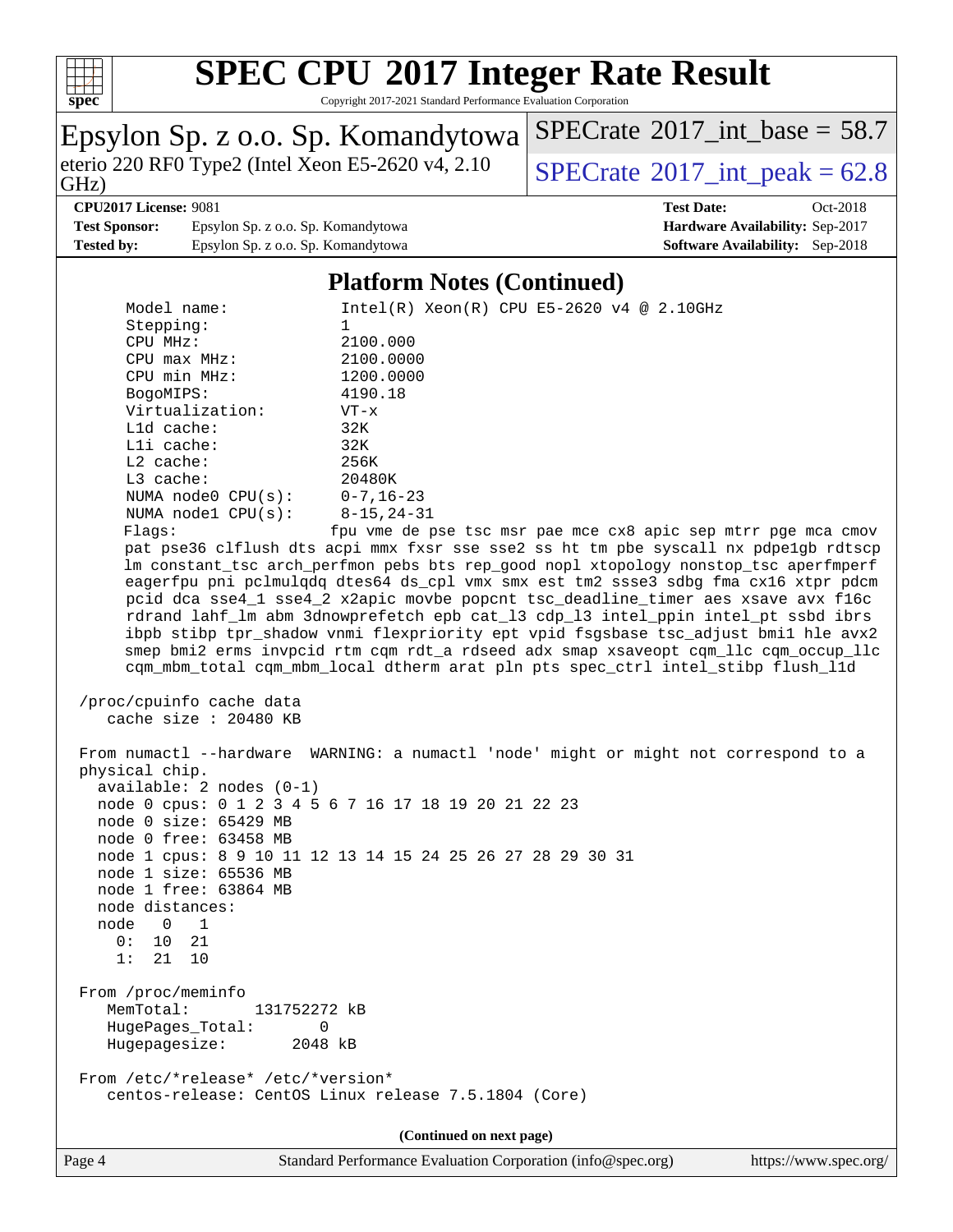

Copyright 2017-2021 Standard Performance Evaluation Corporation

#### Epsylon Sp. z o.o. Sp. Komandytowa GHz) eterio 220 RF0 Type2 (Intel Xeon E5-2620 v4, 2.10 [SPECrate](http://www.spec.org/auto/cpu2017/Docs/result-fields.html#SPECrate2017intpeak)® 2017 int\_peak = 62.8 [SPECrate](http://www.spec.org/auto/cpu2017/Docs/result-fields.html#SPECrate2017intbase)<sup>®</sup>2017 int\_base = 58.7

#### **[CPU2017 License:](http://www.spec.org/auto/cpu2017/Docs/result-fields.html#CPU2017License)** 9081 **[Test Date:](http://www.spec.org/auto/cpu2017/Docs/result-fields.html#TestDate)** Oct-2018

**[Test Sponsor:](http://www.spec.org/auto/cpu2017/Docs/result-fields.html#TestSponsor)** Epsylon Sp. z o.o. Sp. Komandytowa **[Hardware Availability:](http://www.spec.org/auto/cpu2017/Docs/result-fields.html#HardwareAvailability)** Sep-2017 **[Tested by:](http://www.spec.org/auto/cpu2017/Docs/result-fields.html#Testedby)** Epsylon Sp. z o.o. Sp. Komandytowa **[Software Availability:](http://www.spec.org/auto/cpu2017/Docs/result-fields.html#SoftwareAvailability)** Sep-2018

#### **[Platform Notes \(Continued\)](http://www.spec.org/auto/cpu2017/Docs/result-fields.html#PlatformNotes)**

Page 5 Standard Performance Evaluation Corporation [\(info@spec.org\)](mailto:info@spec.org) <https://www.spec.org/> centos-release-upstream: Derived from Red Hat Enterprise Linux 7.5 (Source) os-release: NAME="CentOS Linux" VERSION="7 (Core)" ID="centos" ID\_LIKE="rhel fedora" VERSION\_ID="7" PRETTY\_NAME="CentOS Linux 7 (Core)" ANSI\_COLOR="0;31" CPE\_NAME="cpe:/o:centos:centos:7" redhat-release: CentOS Linux release 7.5.1804 (Core) system-release: CentOS Linux release 7.5.1804 (Core) system-release-cpe: cpe:/o:centos:centos:7 uname -a: Linux SUT 3.10.0-862.14.4.el7.x86\_64 #1 SMP Wed Sep 26 15:12:11 UTC 2018 x86\_64 x86\_64 x86\_64 GNU/Linux run-level 3 Oct 29 10:12 SPEC is set to: /cpu2017.1.0 Filesystem Type Size Used Avail Use% Mounted on /dev/mapper/centos-root xfs 5.5T 14G 5.5T 1% / Additional information from dmidecode follows. WARNING: Use caution when you interpret this section. The 'dmidecode' program reads system data which is "intended to allow hardware to be accurately determined", but the intent may not be met, as there are frequent changes to hardware, firmware, and the "DMTF SMBIOS" standard. BIOS American Megatrends Inc. 4E4C206G 10/15/2018 Memory: 12x NO DIMM NO DIMM 4x Samsung M393A4K40CB2-CTD 32 GB 2 rank 2667, configured at 2133 (End of data from sysinfo program) **[Compiler Version Notes](http://www.spec.org/auto/cpu2017/Docs/result-fields.html#CompilerVersionNotes)** ============================================================================== C  $\vert$  500.perlbench\_r(base, peak) 502.gcc\_r(base, peak) 505.mcf\_r(base, | peak) 525.x264\_r(base, peak) 557.xz\_r(base, peak) ----------------------------------------------------------------------------- icc (ICC) 18.0.0 20170811 Copyright (C) 1985-2017 Intel Corporation. All rights reserved. ------------------------------------------------------------------------------ ============================================================================== **(Continued on next page)**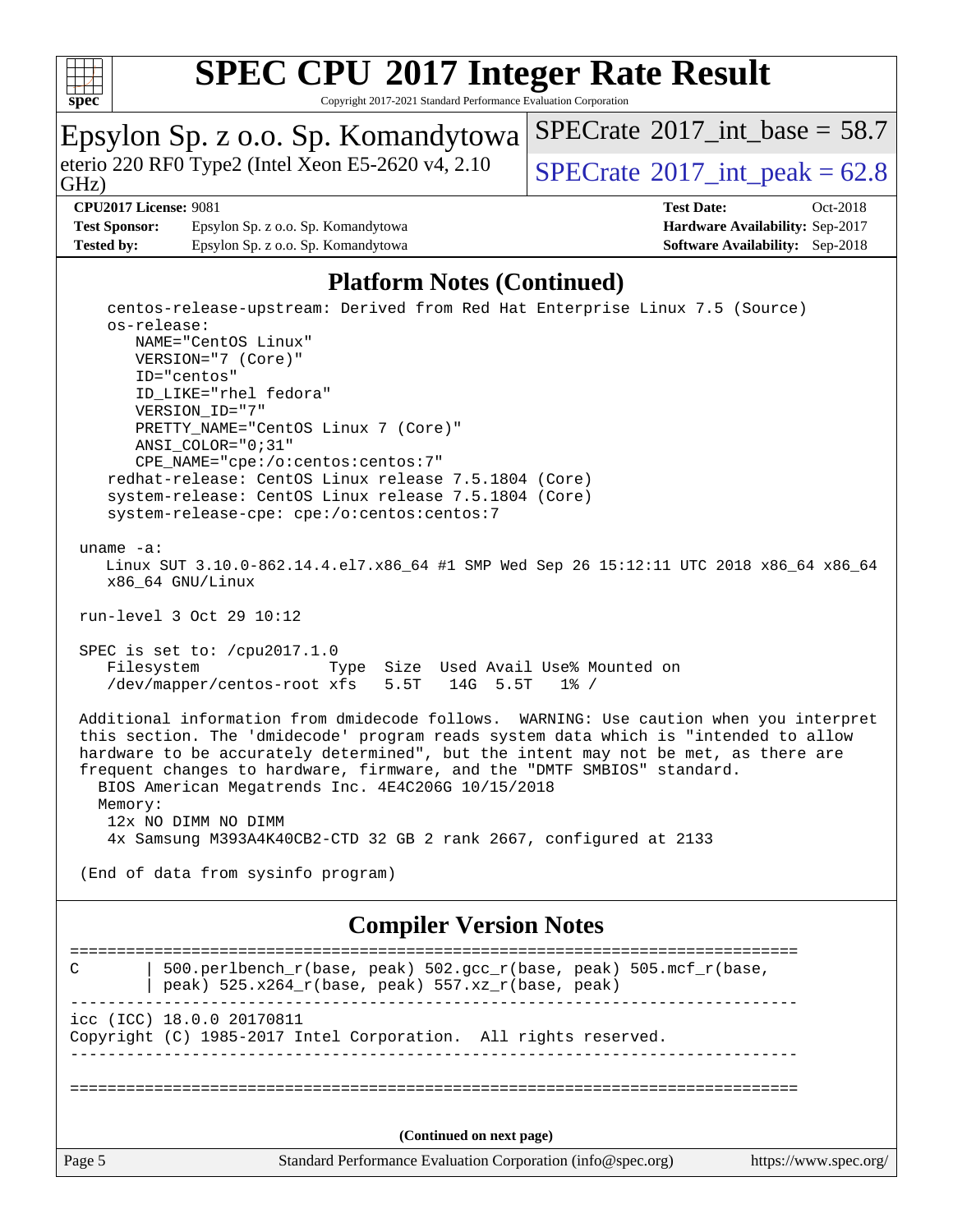

Copyright 2017-2021 Standard Performance Evaluation Corporation

## Epsylon Sp. z o.o. Sp. Komandytowa

eterio 220 RF0 Type2 (Intel Xeon E5-2620 v4, 2.10  $\sqrt{\text{SPECrate}^{\circ}2017\_int\_peak} = 62.8$  $\sqrt{\text{SPECrate}^{\circ}2017\_int\_peak} = 62.8$  $\sqrt{\text{SPECrate}^{\circ}2017\_int\_peak} = 62.8$ 

 $SPECTate$ <sup>®</sup>[2017\\_int\\_base =](http://www.spec.org/auto/cpu2017/Docs/result-fields.html#SPECrate2017intbase) 58.7

### GHz)

**[Test Sponsor:](http://www.spec.org/auto/cpu2017/Docs/result-fields.html#TestSponsor)** Epsylon Sp. z o.o. Sp. Komandytowa **[Hardware Availability:](http://www.spec.org/auto/cpu2017/Docs/result-fields.html#HardwareAvailability)** Sep-2017 **[Tested by:](http://www.spec.org/auto/cpu2017/Docs/result-fields.html#Testedby)** Epsylon Sp. z o.o. Sp. Komandytowa **[Software Availability:](http://www.spec.org/auto/cpu2017/Docs/result-fields.html#SoftwareAvailability)** Sep-2018

**[CPU2017 License:](http://www.spec.org/auto/cpu2017/Docs/result-fields.html#CPU2017License)** 9081 **[Test Date:](http://www.spec.org/auto/cpu2017/Docs/result-fields.html#TestDate)** Oct-2018

### **[Compiler Version Notes \(Continued\)](http://www.spec.org/auto/cpu2017/Docs/result-fields.html#CompilerVersionNotes)**

| $C++$                                   | 520.omnetpp_r(base, peak) 523.xalancbmk_r(base, peak)<br>531.deepsjeng_r(base, peak) 541.leela_r(base, peak) |  |  |  |  |
|-----------------------------------------|--------------------------------------------------------------------------------------------------------------|--|--|--|--|
|                                         | icpc (ICC) 18.0.0 20170811<br>Copyright (C) 1985-2017 Intel Corporation. All rights reserved.                |  |  |  |  |
| Fortran   548.exchange2 $r(base, peak)$ |                                                                                                              |  |  |  |  |
|                                         | ifort (IFORT) 18.0.0 20170811<br>Copyright (C) 1985-2017 Intel Corporation. All rights reserved.             |  |  |  |  |

## **[Base Compiler Invocation](http://www.spec.org/auto/cpu2017/Docs/result-fields.html#BaseCompilerInvocation)**

[C benchmarks](http://www.spec.org/auto/cpu2017/Docs/result-fields.html#Cbenchmarks): [icc](http://www.spec.org/cpu2017/results/res2018q4/cpu2017-20181105-09475.flags.html#user_CCbase_intel_icc_18.0_66fc1ee009f7361af1fbd72ca7dcefbb700085f36577c54f309893dd4ec40d12360134090235512931783d35fd58c0460139e722d5067c5574d8eaf2b3e37e92)

[C++ benchmarks:](http://www.spec.org/auto/cpu2017/Docs/result-fields.html#CXXbenchmarks) [icpc](http://www.spec.org/cpu2017/results/res2018q4/cpu2017-20181105-09475.flags.html#user_CXXbase_intel_icpc_18.0_c510b6838c7f56d33e37e94d029a35b4a7bccf4766a728ee175e80a419847e808290a9b78be685c44ab727ea267ec2f070ec5dc83b407c0218cded6866a35d07)

[Fortran benchmarks](http://www.spec.org/auto/cpu2017/Docs/result-fields.html#Fortranbenchmarks): [ifort](http://www.spec.org/cpu2017/results/res2018q4/cpu2017-20181105-09475.flags.html#user_FCbase_intel_ifort_18.0_8111460550e3ca792625aed983ce982f94888b8b503583aa7ba2b8303487b4d8a21a13e7191a45c5fd58ff318f48f9492884d4413fa793fd88dd292cad7027ca)

## **[Base Portability Flags](http://www.spec.org/auto/cpu2017/Docs/result-fields.html#BasePortabilityFlags)**

 500.perlbench\_r: [-DSPEC\\_LP64](http://www.spec.org/cpu2017/results/res2018q4/cpu2017-20181105-09475.flags.html#b500.perlbench_r_basePORTABILITY_DSPEC_LP64) [-DSPEC\\_LINUX\\_X64](http://www.spec.org/cpu2017/results/res2018q4/cpu2017-20181105-09475.flags.html#b500.perlbench_r_baseCPORTABILITY_DSPEC_LINUX_X64) 502.gcc\_r: [-DSPEC\\_LP64](http://www.spec.org/cpu2017/results/res2018q4/cpu2017-20181105-09475.flags.html#suite_basePORTABILITY502_gcc_r_DSPEC_LP64) 505.mcf\_r: [-DSPEC\\_LP64](http://www.spec.org/cpu2017/results/res2018q4/cpu2017-20181105-09475.flags.html#suite_basePORTABILITY505_mcf_r_DSPEC_LP64) 520.omnetpp\_r: [-DSPEC\\_LP64](http://www.spec.org/cpu2017/results/res2018q4/cpu2017-20181105-09475.flags.html#suite_basePORTABILITY520_omnetpp_r_DSPEC_LP64) 523.xalancbmk\_r: [-DSPEC\\_LP64](http://www.spec.org/cpu2017/results/res2018q4/cpu2017-20181105-09475.flags.html#suite_basePORTABILITY523_xalancbmk_r_DSPEC_LP64) [-DSPEC\\_LINUX](http://www.spec.org/cpu2017/results/res2018q4/cpu2017-20181105-09475.flags.html#b523.xalancbmk_r_baseCXXPORTABILITY_DSPEC_LINUX) 525.x264\_r: [-DSPEC\\_LP64](http://www.spec.org/cpu2017/results/res2018q4/cpu2017-20181105-09475.flags.html#suite_basePORTABILITY525_x264_r_DSPEC_LP64) 531.deepsjeng\_r: [-DSPEC\\_LP64](http://www.spec.org/cpu2017/results/res2018q4/cpu2017-20181105-09475.flags.html#suite_basePORTABILITY531_deepsjeng_r_DSPEC_LP64) 541.leela\_r: [-DSPEC\\_LP64](http://www.spec.org/cpu2017/results/res2018q4/cpu2017-20181105-09475.flags.html#suite_basePORTABILITY541_leela_r_DSPEC_LP64) 548.exchange2\_r: [-DSPEC\\_LP64](http://www.spec.org/cpu2017/results/res2018q4/cpu2017-20181105-09475.flags.html#suite_basePORTABILITY548_exchange2_r_DSPEC_LP64) 557.xz\_r: [-DSPEC\\_LP64](http://www.spec.org/cpu2017/results/res2018q4/cpu2017-20181105-09475.flags.html#suite_basePORTABILITY557_xz_r_DSPEC_LP64)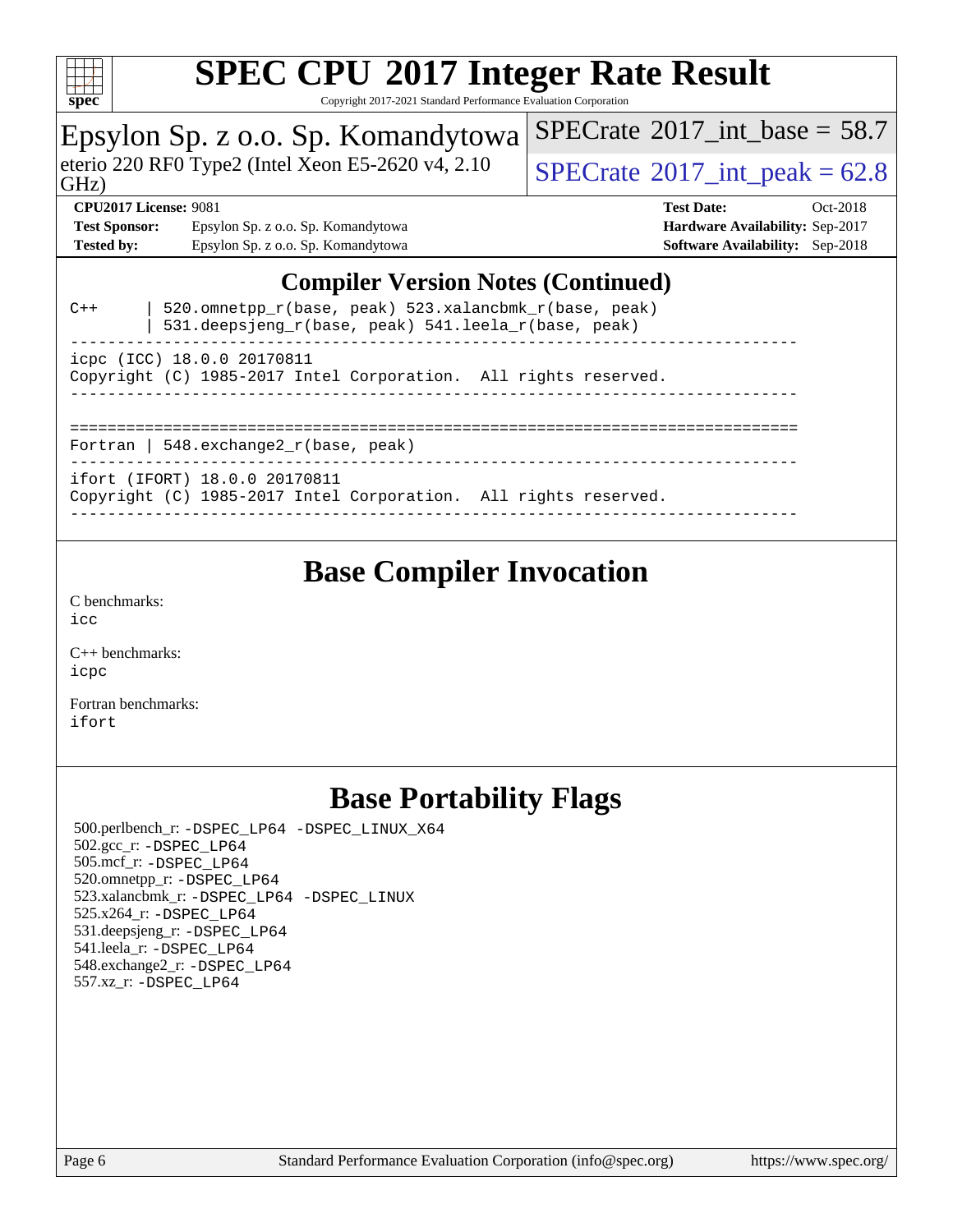

Copyright 2017-2021 Standard Performance Evaluation Corporation

## Epsylon Sp. z o.o. Sp. Komandytowa

eterio 220 RF0 Type2 (Intel Xeon E5-2620 v4, 2.10  $\big|$  [SPECrate](http://www.spec.org/auto/cpu2017/Docs/result-fields.html#SPECrate2017intpeak) <sup>®</sup>2017 int peak = 62.8

[SPECrate](http://www.spec.org/auto/cpu2017/Docs/result-fields.html#SPECrate2017intbase)<sup>®</sup>2017 int\_base = 58.7

GHz)

**[Test Sponsor:](http://www.spec.org/auto/cpu2017/Docs/result-fields.html#TestSponsor)** Epsylon Sp. z o.o. Sp. Komandytowa **[Hardware Availability:](http://www.spec.org/auto/cpu2017/Docs/result-fields.html#HardwareAvailability)** Sep-2017 **[Tested by:](http://www.spec.org/auto/cpu2017/Docs/result-fields.html#Testedby)** Epsylon Sp. z o.o. Sp. Komandytowa **[Software Availability:](http://www.spec.org/auto/cpu2017/Docs/result-fields.html#SoftwareAvailability)** Sep-2018

**[CPU2017 License:](http://www.spec.org/auto/cpu2017/Docs/result-fields.html#CPU2017License)** 9081 **[Test Date:](http://www.spec.org/auto/cpu2017/Docs/result-fields.html#TestDate)** Oct-2018

## **[Base Optimization Flags](http://www.spec.org/auto/cpu2017/Docs/result-fields.html#BaseOptimizationFlags)**

#### [C benchmarks](http://www.spec.org/auto/cpu2017/Docs/result-fields.html#Cbenchmarks):

[-Wl,-z,muldefs](http://www.spec.org/cpu2017/results/res2018q4/cpu2017-20181105-09475.flags.html#user_CCbase_link_force_multiple1_b4cbdb97b34bdee9ceefcfe54f4c8ea74255f0b02a4b23e853cdb0e18eb4525ac79b5a88067c842dd0ee6996c24547a27a4b99331201badda8798ef8a743f577) [-xCORE-AVX2](http://www.spec.org/cpu2017/results/res2018q4/cpu2017-20181105-09475.flags.html#user_CCbase_f-xCORE-AVX2) [-ipo](http://www.spec.org/cpu2017/results/res2018q4/cpu2017-20181105-09475.flags.html#user_CCbase_f-ipo) [-O3](http://www.spec.org/cpu2017/results/res2018q4/cpu2017-20181105-09475.flags.html#user_CCbase_f-O3) [-no-prec-div](http://www.spec.org/cpu2017/results/res2018q4/cpu2017-20181105-09475.flags.html#user_CCbase_f-no-prec-div) [-qopt-mem-layout-trans=3](http://www.spec.org/cpu2017/results/res2018q4/cpu2017-20181105-09475.flags.html#user_CCbase_f-qopt-mem-layout-trans_de80db37974c74b1f0e20d883f0b675c88c3b01e9d123adea9b28688d64333345fb62bc4a798493513fdb68f60282f9a726aa07f478b2f7113531aecce732043) [-L/usr/local/je5.0.1-64/lib](http://www.spec.org/cpu2017/results/res2018q4/cpu2017-20181105-09475.flags.html#user_CCbase_jemalloc_link_path64_4b10a636b7bce113509b17f3bd0d6226c5fb2346b9178c2d0232c14f04ab830f976640479e5c33dc2bcbbdad86ecfb6634cbbd4418746f06f368b512fced5394) [-ljemalloc](http://www.spec.org/cpu2017/results/res2018q4/cpu2017-20181105-09475.flags.html#user_CCbase_jemalloc_link_lib_d1249b907c500fa1c0672f44f562e3d0f79738ae9e3c4a9c376d49f265a04b9c99b167ecedbf6711b3085be911c67ff61f150a17b3472be731631ba4d0471706)

[C++ benchmarks:](http://www.spec.org/auto/cpu2017/Docs/result-fields.html#CXXbenchmarks)

[-Wl,-z,muldefs](http://www.spec.org/cpu2017/results/res2018q4/cpu2017-20181105-09475.flags.html#user_CXXbase_link_force_multiple1_b4cbdb97b34bdee9ceefcfe54f4c8ea74255f0b02a4b23e853cdb0e18eb4525ac79b5a88067c842dd0ee6996c24547a27a4b99331201badda8798ef8a743f577) [-xCORE-AVX2](http://www.spec.org/cpu2017/results/res2018q4/cpu2017-20181105-09475.flags.html#user_CXXbase_f-xCORE-AVX2) [-ipo](http://www.spec.org/cpu2017/results/res2018q4/cpu2017-20181105-09475.flags.html#user_CXXbase_f-ipo) [-O3](http://www.spec.org/cpu2017/results/res2018q4/cpu2017-20181105-09475.flags.html#user_CXXbase_f-O3) [-no-prec-div](http://www.spec.org/cpu2017/results/res2018q4/cpu2017-20181105-09475.flags.html#user_CXXbase_f-no-prec-div) [-qopt-mem-layout-trans=3](http://www.spec.org/cpu2017/results/res2018q4/cpu2017-20181105-09475.flags.html#user_CXXbase_f-qopt-mem-layout-trans_de80db37974c74b1f0e20d883f0b675c88c3b01e9d123adea9b28688d64333345fb62bc4a798493513fdb68f60282f9a726aa07f478b2f7113531aecce732043) [-L/usr/local/je5.0.1-64/lib](http://www.spec.org/cpu2017/results/res2018q4/cpu2017-20181105-09475.flags.html#user_CXXbase_jemalloc_link_path64_4b10a636b7bce113509b17f3bd0d6226c5fb2346b9178c2d0232c14f04ab830f976640479e5c33dc2bcbbdad86ecfb6634cbbd4418746f06f368b512fced5394) [-ljemalloc](http://www.spec.org/cpu2017/results/res2018q4/cpu2017-20181105-09475.flags.html#user_CXXbase_jemalloc_link_lib_d1249b907c500fa1c0672f44f562e3d0f79738ae9e3c4a9c376d49f265a04b9c99b167ecedbf6711b3085be911c67ff61f150a17b3472be731631ba4d0471706)

[Fortran benchmarks](http://www.spec.org/auto/cpu2017/Docs/result-fields.html#Fortranbenchmarks):

[-Wl,-z,muldefs](http://www.spec.org/cpu2017/results/res2018q4/cpu2017-20181105-09475.flags.html#user_FCbase_link_force_multiple1_b4cbdb97b34bdee9ceefcfe54f4c8ea74255f0b02a4b23e853cdb0e18eb4525ac79b5a88067c842dd0ee6996c24547a27a4b99331201badda8798ef8a743f577) [-xCORE-AVX2](http://www.spec.org/cpu2017/results/res2018q4/cpu2017-20181105-09475.flags.html#user_FCbase_f-xCORE-AVX2) [-ipo](http://www.spec.org/cpu2017/results/res2018q4/cpu2017-20181105-09475.flags.html#user_FCbase_f-ipo) [-O3](http://www.spec.org/cpu2017/results/res2018q4/cpu2017-20181105-09475.flags.html#user_FCbase_f-O3) [-no-prec-div](http://www.spec.org/cpu2017/results/res2018q4/cpu2017-20181105-09475.flags.html#user_FCbase_f-no-prec-div) [-qopt-mem-layout-trans=3](http://www.spec.org/cpu2017/results/res2018q4/cpu2017-20181105-09475.flags.html#user_FCbase_f-qopt-mem-layout-trans_de80db37974c74b1f0e20d883f0b675c88c3b01e9d123adea9b28688d64333345fb62bc4a798493513fdb68f60282f9a726aa07f478b2f7113531aecce732043) [-nostandard-realloc-lhs](http://www.spec.org/cpu2017/results/res2018q4/cpu2017-20181105-09475.flags.html#user_FCbase_f_2003_std_realloc_82b4557e90729c0f113870c07e44d33d6f5a304b4f63d4c15d2d0f1fab99f5daaed73bdb9275d9ae411527f28b936061aa8b9c8f2d63842963b95c9dd6426b8a) [-align array32byte](http://www.spec.org/cpu2017/results/res2018q4/cpu2017-20181105-09475.flags.html#user_FCbase_align_array32byte_b982fe038af199962ba9a80c053b8342c548c85b40b8e86eb3cc33dee0d7986a4af373ac2d51c3f7cf710a18d62fdce2948f201cd044323541f22fc0fffc51b6) [-L/usr/local/je5.0.1-64/lib](http://www.spec.org/cpu2017/results/res2018q4/cpu2017-20181105-09475.flags.html#user_FCbase_jemalloc_link_path64_4b10a636b7bce113509b17f3bd0d6226c5fb2346b9178c2d0232c14f04ab830f976640479e5c33dc2bcbbdad86ecfb6634cbbd4418746f06f368b512fced5394) [-ljemalloc](http://www.spec.org/cpu2017/results/res2018q4/cpu2017-20181105-09475.flags.html#user_FCbase_jemalloc_link_lib_d1249b907c500fa1c0672f44f562e3d0f79738ae9e3c4a9c376d49f265a04b9c99b167ecedbf6711b3085be911c67ff61f150a17b3472be731631ba4d0471706)

## **[Base Other Flags](http://www.spec.org/auto/cpu2017/Docs/result-fields.html#BaseOtherFlags)**

[C benchmarks](http://www.spec.org/auto/cpu2017/Docs/result-fields.html#Cbenchmarks):  $-m64 - std= c11$  $-m64 - std= c11$ 

[C++ benchmarks:](http://www.spec.org/auto/cpu2017/Docs/result-fields.html#CXXbenchmarks) [-m64](http://www.spec.org/cpu2017/results/res2018q4/cpu2017-20181105-09475.flags.html#user_CXXbase_intel_intel64_18.0_af43caccfc8ded86e7699f2159af6efc7655f51387b94da716254467f3c01020a5059329e2569e4053f409e7c9202a7efc638f7a6d1ffb3f52dea4a3e31d82ab)

[Fortran benchmarks](http://www.spec.org/auto/cpu2017/Docs/result-fields.html#Fortranbenchmarks): [-m64](http://www.spec.org/cpu2017/results/res2018q4/cpu2017-20181105-09475.flags.html#user_FCbase_intel_intel64_18.0_af43caccfc8ded86e7699f2159af6efc7655f51387b94da716254467f3c01020a5059329e2569e4053f409e7c9202a7efc638f7a6d1ffb3f52dea4a3e31d82ab)

## **[Peak Compiler Invocation](http://www.spec.org/auto/cpu2017/Docs/result-fields.html#PeakCompilerInvocation)**

[C benchmarks](http://www.spec.org/auto/cpu2017/Docs/result-fields.html#Cbenchmarks): [icc](http://www.spec.org/cpu2017/results/res2018q4/cpu2017-20181105-09475.flags.html#user_CCpeak_intel_icc_18.0_66fc1ee009f7361af1fbd72ca7dcefbb700085f36577c54f309893dd4ec40d12360134090235512931783d35fd58c0460139e722d5067c5574d8eaf2b3e37e92)

[C++ benchmarks:](http://www.spec.org/auto/cpu2017/Docs/result-fields.html#CXXbenchmarks) [icpc](http://www.spec.org/cpu2017/results/res2018q4/cpu2017-20181105-09475.flags.html#user_CXXpeak_intel_icpc_18.0_c510b6838c7f56d33e37e94d029a35b4a7bccf4766a728ee175e80a419847e808290a9b78be685c44ab727ea267ec2f070ec5dc83b407c0218cded6866a35d07)

[Fortran benchmarks](http://www.spec.org/auto/cpu2017/Docs/result-fields.html#Fortranbenchmarks): [ifort](http://www.spec.org/cpu2017/results/res2018q4/cpu2017-20181105-09475.flags.html#user_FCpeak_intel_ifort_18.0_8111460550e3ca792625aed983ce982f94888b8b503583aa7ba2b8303487b4d8a21a13e7191a45c5fd58ff318f48f9492884d4413fa793fd88dd292cad7027ca)

## **[Peak Portability Flags](http://www.spec.org/auto/cpu2017/Docs/result-fields.html#PeakPortabilityFlags)**

 500.perlbench\_r: [-DSPEC\\_LP64](http://www.spec.org/cpu2017/results/res2018q4/cpu2017-20181105-09475.flags.html#b500.perlbench_r_peakPORTABILITY_DSPEC_LP64) [-DSPEC\\_LINUX\\_X64](http://www.spec.org/cpu2017/results/res2018q4/cpu2017-20181105-09475.flags.html#b500.perlbench_r_peakCPORTABILITY_DSPEC_LINUX_X64) 502.gcc\_r: [-D\\_FILE\\_OFFSET\\_BITS=64](http://www.spec.org/cpu2017/results/res2018q4/cpu2017-20181105-09475.flags.html#user_peakPORTABILITY502_gcc_r_file_offset_bits_64_5ae949a99b284ddf4e95728d47cb0843d81b2eb0e18bdfe74bbf0f61d0b064f4bda2f10ea5eb90e1dcab0e84dbc592acfc5018bc955c18609f94ddb8d550002c)

**(Continued on next page)**

Page 7 Standard Performance Evaluation Corporation [\(info@spec.org\)](mailto:info@spec.org) <https://www.spec.org/>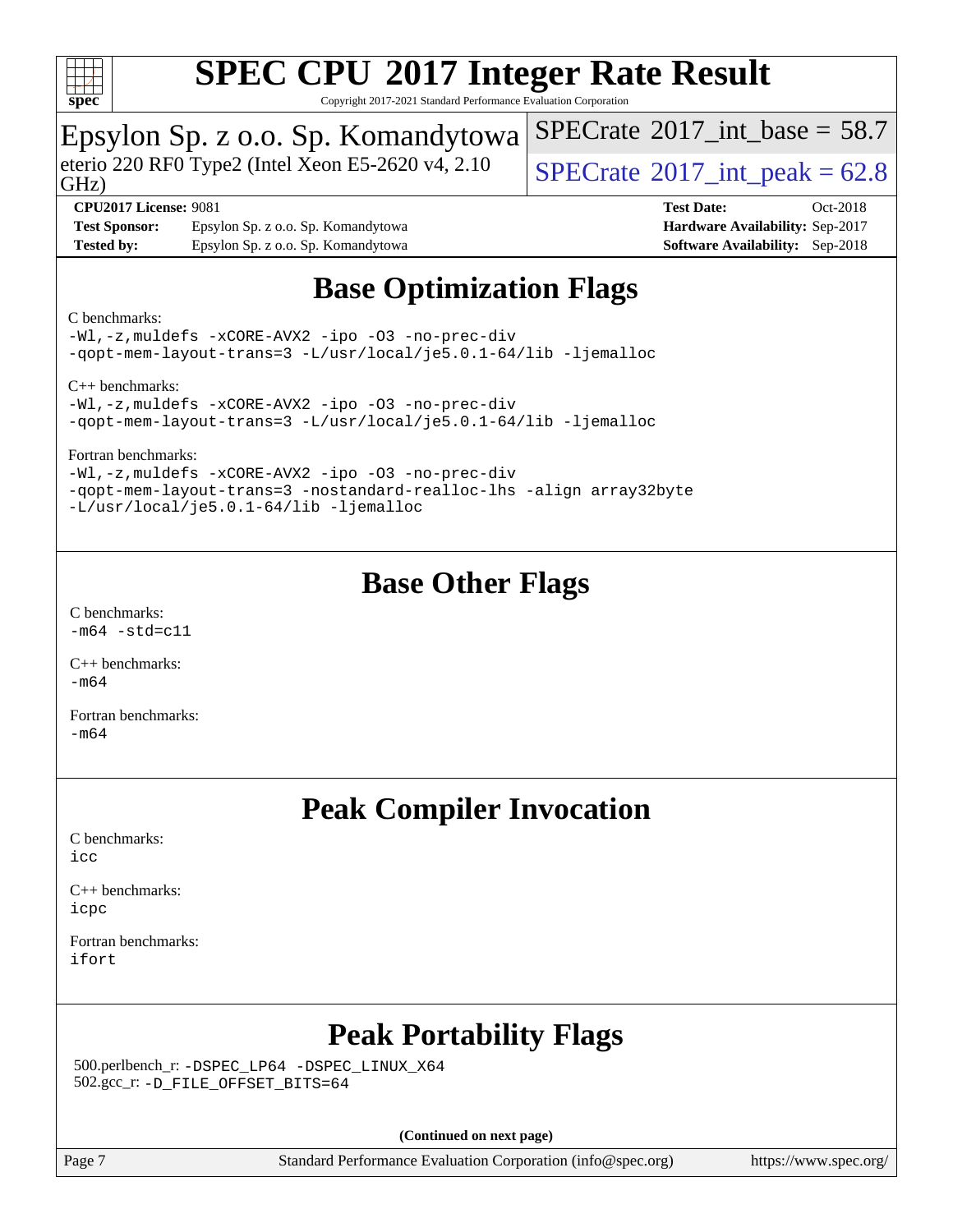

Copyright 2017-2021 Standard Performance Evaluation Corporation

## Epsylon Sp. z o.o. Sp. Komandytowa

eterio 220 RF0 Type2 (Intel Xeon E5-2620 v4, 2.10  $\big|$  [SPECrate](http://www.spec.org/auto/cpu2017/Docs/result-fields.html#SPECrate2017intpeak) <sup>®</sup>2017 int peak = 62.8

[SPECrate](http://www.spec.org/auto/cpu2017/Docs/result-fields.html#SPECrate2017intbase)<sup>®</sup>2017 int\_base = 58.7

GHz)

**[Test Sponsor:](http://www.spec.org/auto/cpu2017/Docs/result-fields.html#TestSponsor)** Epsylon Sp. z o.o. Sp. Komandytowa **[Hardware Availability:](http://www.spec.org/auto/cpu2017/Docs/result-fields.html#HardwareAvailability)** Sep-2017 **[Tested by:](http://www.spec.org/auto/cpu2017/Docs/result-fields.html#Testedby)** Epsylon Sp. z o.o. Sp. Komandytowa **[Software Availability:](http://www.spec.org/auto/cpu2017/Docs/result-fields.html#SoftwareAvailability)** Sep-2018

**[CPU2017 License:](http://www.spec.org/auto/cpu2017/Docs/result-fields.html#CPU2017License)** 9081 **[Test Date:](http://www.spec.org/auto/cpu2017/Docs/result-fields.html#TestDate)** Oct-2018

## **[Peak Portability Flags \(Continued\)](http://www.spec.org/auto/cpu2017/Docs/result-fields.html#PeakPortabilityFlags)**

 505.mcf\_r: [-DSPEC\\_LP64](http://www.spec.org/cpu2017/results/res2018q4/cpu2017-20181105-09475.flags.html#suite_peakPORTABILITY505_mcf_r_DSPEC_LP64) 520.omnetpp\_r: [-DSPEC\\_LP64](http://www.spec.org/cpu2017/results/res2018q4/cpu2017-20181105-09475.flags.html#suite_peakPORTABILITY520_omnetpp_r_DSPEC_LP64) 523.xalancbmk\_r: [-D\\_FILE\\_OFFSET\\_BITS=64](http://www.spec.org/cpu2017/results/res2018q4/cpu2017-20181105-09475.flags.html#user_peakPORTABILITY523_xalancbmk_r_file_offset_bits_64_5ae949a99b284ddf4e95728d47cb0843d81b2eb0e18bdfe74bbf0f61d0b064f4bda2f10ea5eb90e1dcab0e84dbc592acfc5018bc955c18609f94ddb8d550002c) [-DSPEC\\_LINUX](http://www.spec.org/cpu2017/results/res2018q4/cpu2017-20181105-09475.flags.html#b523.xalancbmk_r_peakCXXPORTABILITY_DSPEC_LINUX) 525.x264\_r: [-DSPEC\\_LP64](http://www.spec.org/cpu2017/results/res2018q4/cpu2017-20181105-09475.flags.html#suite_peakPORTABILITY525_x264_r_DSPEC_LP64) 531.deepsjeng\_r: [-DSPEC\\_LP64](http://www.spec.org/cpu2017/results/res2018q4/cpu2017-20181105-09475.flags.html#suite_peakPORTABILITY531_deepsjeng_r_DSPEC_LP64) 541.leela\_r: [-DSPEC\\_LP64](http://www.spec.org/cpu2017/results/res2018q4/cpu2017-20181105-09475.flags.html#suite_peakPORTABILITY541_leela_r_DSPEC_LP64) 548.exchange2\_r: [-DSPEC\\_LP64](http://www.spec.org/cpu2017/results/res2018q4/cpu2017-20181105-09475.flags.html#suite_peakPORTABILITY548_exchange2_r_DSPEC_LP64) 557.xz\_r: [-DSPEC\\_LP64](http://www.spec.org/cpu2017/results/res2018q4/cpu2017-20181105-09475.flags.html#suite_peakPORTABILITY557_xz_r_DSPEC_LP64)

## **[Peak Optimization Flags](http://www.spec.org/auto/cpu2017/Docs/result-fields.html#PeakOptimizationFlags)**

[C benchmarks](http://www.spec.org/auto/cpu2017/Docs/result-fields.html#Cbenchmarks):

 500.perlbench\_r: [-Wl,-z,muldefs](http://www.spec.org/cpu2017/results/res2018q4/cpu2017-20181105-09475.flags.html#user_peakEXTRA_LDFLAGS500_perlbench_r_link_force_multiple1_b4cbdb97b34bdee9ceefcfe54f4c8ea74255f0b02a4b23e853cdb0e18eb4525ac79b5a88067c842dd0ee6996c24547a27a4b99331201badda8798ef8a743f577) [-prof-gen](http://www.spec.org/cpu2017/results/res2018q4/cpu2017-20181105-09475.flags.html#user_peakPASS1_CFLAGSPASS1_LDFLAGS500_perlbench_r_prof_gen_5aa4926d6013ddb2a31985c654b3eb18169fc0c6952a63635c234f711e6e63dd76e94ad52365559451ec499a2cdb89e4dc58ba4c67ef54ca681ffbe1461d6b36)(pass 1) [-prof-use](http://www.spec.org/cpu2017/results/res2018q4/cpu2017-20181105-09475.flags.html#user_peakPASS2_CFLAGSPASS2_LDFLAGS500_perlbench_r_prof_use_1a21ceae95f36a2b53c25747139a6c16ca95bd9def2a207b4f0849963b97e94f5260e30a0c64f4bb623698870e679ca08317ef8150905d41bd88c6f78df73f19)(pass 2) [-ipo](http://www.spec.org/cpu2017/results/res2018q4/cpu2017-20181105-09475.flags.html#user_peakPASS1_COPTIMIZEPASS2_COPTIMIZE500_perlbench_r_f-ipo) [-xCORE-AVX2](http://www.spec.org/cpu2017/results/res2018q4/cpu2017-20181105-09475.flags.html#user_peakPASS2_COPTIMIZE500_perlbench_r_f-xCORE-AVX2) [-O3](http://www.spec.org/cpu2017/results/res2018q4/cpu2017-20181105-09475.flags.html#user_peakPASS1_COPTIMIZEPASS2_COPTIMIZE500_perlbench_r_f-O3) [-no-prec-div](http://www.spec.org/cpu2017/results/res2018q4/cpu2017-20181105-09475.flags.html#user_peakPASS1_COPTIMIZEPASS2_COPTIMIZE500_perlbench_r_f-no-prec-div) [-qopt-mem-layout-trans=3](http://www.spec.org/cpu2017/results/res2018q4/cpu2017-20181105-09475.flags.html#user_peakPASS1_COPTIMIZEPASS2_COPTIMIZE500_perlbench_r_f-qopt-mem-layout-trans_de80db37974c74b1f0e20d883f0b675c88c3b01e9d123adea9b28688d64333345fb62bc4a798493513fdb68f60282f9a726aa07f478b2f7113531aecce732043) [-fno-strict-overflow](http://www.spec.org/cpu2017/results/res2018q4/cpu2017-20181105-09475.flags.html#user_peakEXTRA_OPTIMIZE500_perlbench_r_f-fno-strict-overflow) [-L/usr/local/je5.0.1-64/lib](http://www.spec.org/cpu2017/results/res2018q4/cpu2017-20181105-09475.flags.html#user_peakEXTRA_LIBS500_perlbench_r_jemalloc_link_path64_4b10a636b7bce113509b17f3bd0d6226c5fb2346b9178c2d0232c14f04ab830f976640479e5c33dc2bcbbdad86ecfb6634cbbd4418746f06f368b512fced5394) [-ljemalloc](http://www.spec.org/cpu2017/results/res2018q4/cpu2017-20181105-09475.flags.html#user_peakEXTRA_LIBS500_perlbench_r_jemalloc_link_lib_d1249b907c500fa1c0672f44f562e3d0f79738ae9e3c4a9c376d49f265a04b9c99b167ecedbf6711b3085be911c67ff61f150a17b3472be731631ba4d0471706)

 502.gcc\_r: [-L/opt/intel/compilers\\_and\\_libraries\\_2018/linux/lib/ia32](http://www.spec.org/cpu2017/results/res2018q4/cpu2017-20181105-09475.flags.html#user_peakCCLD502_gcc_r_Enable-32bit-runtime_af243bdb1d79e4c7a4f720bf8275e627de2ecd461de63307bc14cef0633fde3cd7bb2facb32dcc8be9566045fb55d40ce2b72b725f73827aa7833441b71b9343) [-Wl,-z,muldefs](http://www.spec.org/cpu2017/results/res2018q4/cpu2017-20181105-09475.flags.html#user_peakEXTRA_LDFLAGS502_gcc_r_link_force_multiple1_b4cbdb97b34bdee9ceefcfe54f4c8ea74255f0b02a4b23e853cdb0e18eb4525ac79b5a88067c842dd0ee6996c24547a27a4b99331201badda8798ef8a743f577) [-prof-gen](http://www.spec.org/cpu2017/results/res2018q4/cpu2017-20181105-09475.flags.html#user_peakPASS1_CFLAGSPASS1_LDFLAGS502_gcc_r_prof_gen_5aa4926d6013ddb2a31985c654b3eb18169fc0c6952a63635c234f711e6e63dd76e94ad52365559451ec499a2cdb89e4dc58ba4c67ef54ca681ffbe1461d6b36)(pass 1) [-prof-use](http://www.spec.org/cpu2017/results/res2018q4/cpu2017-20181105-09475.flags.html#user_peakPASS2_CFLAGSPASS2_LDFLAGS502_gcc_r_prof_use_1a21ceae95f36a2b53c25747139a6c16ca95bd9def2a207b4f0849963b97e94f5260e30a0c64f4bb623698870e679ca08317ef8150905d41bd88c6f78df73f19)(pass 2) [-ipo](http://www.spec.org/cpu2017/results/res2018q4/cpu2017-20181105-09475.flags.html#user_peakPASS1_COPTIMIZEPASS2_COPTIMIZE502_gcc_r_f-ipo) [-xCORE-AVX2](http://www.spec.org/cpu2017/results/res2018q4/cpu2017-20181105-09475.flags.html#user_peakPASS2_COPTIMIZE502_gcc_r_f-xCORE-AVX2) [-O3](http://www.spec.org/cpu2017/results/res2018q4/cpu2017-20181105-09475.flags.html#user_peakPASS1_COPTIMIZEPASS2_COPTIMIZE502_gcc_r_f-O3) [-no-prec-div](http://www.spec.org/cpu2017/results/res2018q4/cpu2017-20181105-09475.flags.html#user_peakPASS1_COPTIMIZEPASS2_COPTIMIZE502_gcc_r_f-no-prec-div) [-qopt-mem-layout-trans=3](http://www.spec.org/cpu2017/results/res2018q4/cpu2017-20181105-09475.flags.html#user_peakPASS1_COPTIMIZEPASS2_COPTIMIZE502_gcc_r_f-qopt-mem-layout-trans_de80db37974c74b1f0e20d883f0b675c88c3b01e9d123adea9b28688d64333345fb62bc4a798493513fdb68f60282f9a726aa07f478b2f7113531aecce732043) [-L/usr/local/je5.0.1-32/lib](http://www.spec.org/cpu2017/results/res2018q4/cpu2017-20181105-09475.flags.html#user_peakEXTRA_LIBS502_gcc_r_jemalloc_link_path32_e29f22e8e6c17053bbc6a0971f5a9c01a601a06bb1a59df2084b77a2fe0a2995b64fd4256feaeea39eeba3aae142e96e2b2b0a28974019c0c0c88139a84f900a) [-ljemalloc](http://www.spec.org/cpu2017/results/res2018q4/cpu2017-20181105-09475.flags.html#user_peakEXTRA_LIBS502_gcc_r_jemalloc_link_lib_d1249b907c500fa1c0672f44f562e3d0f79738ae9e3c4a9c376d49f265a04b9c99b167ecedbf6711b3085be911c67ff61f150a17b3472be731631ba4d0471706)

```
 505.mcf_r: -Wl,-z,muldefs -xCORE-AVX2 -ipo -O3 -no-prec-div
-qopt-mem-layout-trans=3 -L/usr/local/je5.0.1-64/lib
-ljemalloc
```
 525.x264\_r: [-Wl,-z,muldefs](http://www.spec.org/cpu2017/results/res2018q4/cpu2017-20181105-09475.flags.html#user_peakEXTRA_LDFLAGS525_x264_r_link_force_multiple1_b4cbdb97b34bdee9ceefcfe54f4c8ea74255f0b02a4b23e853cdb0e18eb4525ac79b5a88067c842dd0ee6996c24547a27a4b99331201badda8798ef8a743f577) [-xCORE-AVX2](http://www.spec.org/cpu2017/results/res2018q4/cpu2017-20181105-09475.flags.html#user_peakCOPTIMIZE525_x264_r_f-xCORE-AVX2) [-ipo](http://www.spec.org/cpu2017/results/res2018q4/cpu2017-20181105-09475.flags.html#user_peakCOPTIMIZE525_x264_r_f-ipo) [-O3](http://www.spec.org/cpu2017/results/res2018q4/cpu2017-20181105-09475.flags.html#user_peakCOPTIMIZE525_x264_r_f-O3) [-no-prec-div](http://www.spec.org/cpu2017/results/res2018q4/cpu2017-20181105-09475.flags.html#user_peakCOPTIMIZE525_x264_r_f-no-prec-div) [-qopt-mem-layout-trans=3](http://www.spec.org/cpu2017/results/res2018q4/cpu2017-20181105-09475.flags.html#user_peakCOPTIMIZE525_x264_r_f-qopt-mem-layout-trans_de80db37974c74b1f0e20d883f0b675c88c3b01e9d123adea9b28688d64333345fb62bc4a798493513fdb68f60282f9a726aa07f478b2f7113531aecce732043) [-fno-alias](http://www.spec.org/cpu2017/results/res2018q4/cpu2017-20181105-09475.flags.html#user_peakEXTRA_OPTIMIZE525_x264_r_f-no-alias_77dbac10d91cbfe898fbf4a29d1b29b694089caa623bdd1baccc9957d4edbe8d106c0b357e2748a65b44fc9e83d78098bb898077f3fe92f9faf24f7bd4a07ed7) [-L/usr/local/je5.0.1-64/lib](http://www.spec.org/cpu2017/results/res2018q4/cpu2017-20181105-09475.flags.html#user_peakEXTRA_LIBS525_x264_r_jemalloc_link_path64_4b10a636b7bce113509b17f3bd0d6226c5fb2346b9178c2d0232c14f04ab830f976640479e5c33dc2bcbbdad86ecfb6634cbbd4418746f06f368b512fced5394) [-ljemalloc](http://www.spec.org/cpu2017/results/res2018q4/cpu2017-20181105-09475.flags.html#user_peakEXTRA_LIBS525_x264_r_jemalloc_link_lib_d1249b907c500fa1c0672f44f562e3d0f79738ae9e3c4a9c376d49f265a04b9c99b167ecedbf6711b3085be911c67ff61f150a17b3472be731631ba4d0471706)

557.xz\_r: Same as 505.mcf\_r

[C++ benchmarks:](http://www.spec.org/auto/cpu2017/Docs/result-fields.html#CXXbenchmarks)

520.omnetpp\_r: $-Wl$ ,-z,muldefs -prof-qen(pass 1) [-prof-use](http://www.spec.org/cpu2017/results/res2018q4/cpu2017-20181105-09475.flags.html#user_peakPASS2_CXXFLAGSPASS2_LDFLAGS520_omnetpp_r_prof_use_1a21ceae95f36a2b53c25747139a6c16ca95bd9def2a207b4f0849963b97e94f5260e30a0c64f4bb623698870e679ca08317ef8150905d41bd88c6f78df73f19)(pass 2) [-ipo](http://www.spec.org/cpu2017/results/res2018q4/cpu2017-20181105-09475.flags.html#user_peakPASS1_CXXOPTIMIZEPASS2_CXXOPTIMIZE520_omnetpp_r_f-ipo) [-xCORE-AVX2](http://www.spec.org/cpu2017/results/res2018q4/cpu2017-20181105-09475.flags.html#user_peakPASS2_CXXOPTIMIZE520_omnetpp_r_f-xCORE-AVX2) [-O3](http://www.spec.org/cpu2017/results/res2018q4/cpu2017-20181105-09475.flags.html#user_peakPASS1_CXXOPTIMIZEPASS2_CXXOPTIMIZE520_omnetpp_r_f-O3) [-no-prec-div](http://www.spec.org/cpu2017/results/res2018q4/cpu2017-20181105-09475.flags.html#user_peakPASS1_CXXOPTIMIZEPASS2_CXXOPTIMIZE520_omnetpp_r_f-no-prec-div) [-qopt-mem-layout-trans=3](http://www.spec.org/cpu2017/results/res2018q4/cpu2017-20181105-09475.flags.html#user_peakPASS1_CXXOPTIMIZEPASS2_CXXOPTIMIZE520_omnetpp_r_f-qopt-mem-layout-trans_de80db37974c74b1f0e20d883f0b675c88c3b01e9d123adea9b28688d64333345fb62bc4a798493513fdb68f60282f9a726aa07f478b2f7113531aecce732043) [-L/usr/local/je5.0.1-64/lib](http://www.spec.org/cpu2017/results/res2018q4/cpu2017-20181105-09475.flags.html#user_peakEXTRA_LIBS520_omnetpp_r_jemalloc_link_path64_4b10a636b7bce113509b17f3bd0d6226c5fb2346b9178c2d0232c14f04ab830f976640479e5c33dc2bcbbdad86ecfb6634cbbd4418746f06f368b512fced5394) [-ljemalloc](http://www.spec.org/cpu2017/results/res2018q4/cpu2017-20181105-09475.flags.html#user_peakEXTRA_LIBS520_omnetpp_r_jemalloc_link_lib_d1249b907c500fa1c0672f44f562e3d0f79738ae9e3c4a9c376d49f265a04b9c99b167ecedbf6711b3085be911c67ff61f150a17b3472be731631ba4d0471706)

```
 523.xalancbmk_r: -L/opt/intel/compilers_and_libraries_2018/linux/lib/ia32
-Wl,-z,muldefs -prof-gen(pass 1) -prof-use(pass 2) -ipo
-xCORE-AVX2 -O3 -no-prec-div -qopt-mem-layout-trans=3
-L/usr/local/je5.0.1-32/lib -ljemalloc
```
**(Continued on next page)**